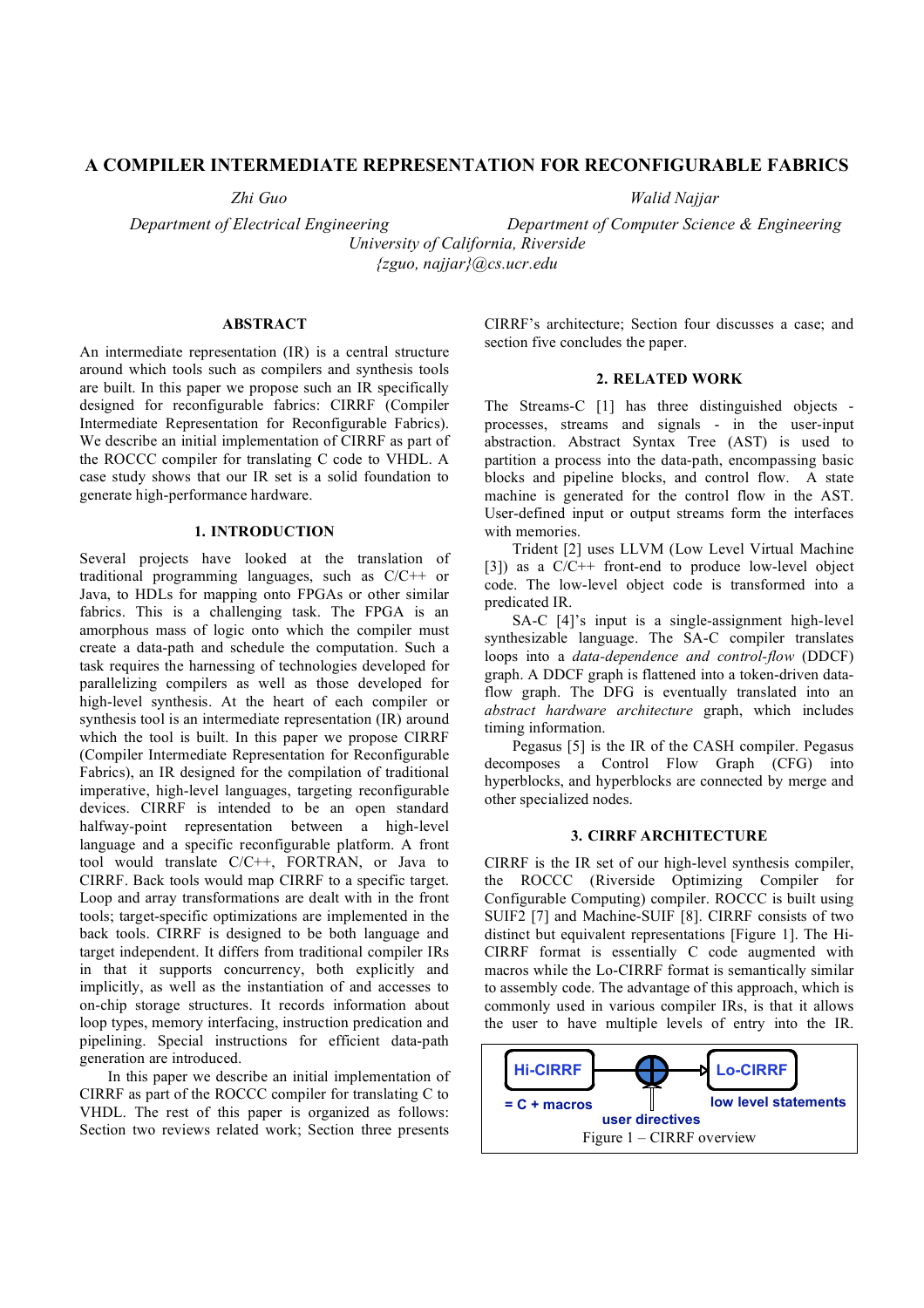Debugging, for example, would a lot easier at the Hi-CIRRF level. A functional-cycle-accurate simulation of the generated code would be feasible at the Lo-CIRRF level. The macros in Hi-CIRRF are used to:

- Instantiate and access buffers.
- Indicate pipelining and clock-cycle level hardware timing constrains. For example: imply back-end to instantiate registers to eliminate recurrence; enforce a pipeline delay for IP wrapper generation.
- Invoke hardware bitwise and arithmetic operations, such as bit-insert, bit-extract, and minimum of two values.
- Invoke hardware look-up tables and IP cores.

In Lo-CIRRF the code is similar to assembly code. It consists of a data and control flow graph with the following characteristics:

- Virtual statically single assigned registers.
- Register name indicates type (signed, unsigned) and bit size.
- Predicators of predication-guarded instructions and pipelining information of controller-controlled instructions.

### **3.1. Hi-CIRRF**

The ROCCC system performs conventional loop transformations. It also carries out the following hardwarespecific analysis and transformations.

*Scalar replacement*. The front-end decouples a do-all loop's array accesses from computation. Figure 2 (a) shows the original C code of a *gray scale transformation* example. After undergoing scalar replacement, the computation is isolated from memory accesses [Figure 2 (b)] by a smart buffer. The smart buffer will be synthesized on configurable fabrics as the interface with memory. One important characteristic of smart buffers is that they reuse input data between iterations and push one iteration's input data initiatively to the data-path, rather than being accessed by the data-path [9]. For a 3x3 window sliding over a twodimensional array, without the smart buffer, each pixel needs to be read nine times from memory, while a smart buffer reduces the memory access to three times. A smart buffer of an unrolled loop can save more memory access. The syntax of a two-dimensional smart buffer macro is:

*smartbuffer2(input\_array\_name,address\_index\_1, address\_index\_2,scalar\_1, offset\_1\_1, offset\_1\_2,*

*scalar\_2, offset\_2\_1, offset\_2\_2, ……);*

For example, in the smart buffer macro in Figure 2 (b), the last three parameters (x4, 1, 1) stands for:

 $x4 = a[i+1][j+1]$ ;

The syntax of FIFO buffers is similar. Currently we have the following constraints on buffer macros. An array can only appear in at most one buffer macro. The *address indexes* of buffers are also the loop counters. The operator between an address index variable and the offset can only be either addition of subtraction.

| for $(i=0; i<62; ++i)$ {        | for $(i=0; i<62; ++i)$ {          |
|---------------------------------|-----------------------------------|
| for( $i=0$ ; $i<62$ ; $++i$ ) { | for(j=0; j<62; ++j) {             |
| $sum = (a[i][j] + a[i][j+1])$   | smartbuffer2 $(a, i, j, x1, 0,$   |
| $+(a[i+1][j] + a[i+1][j+1]),$   | 0, x2, 0, 1, x3, 1, 0, x4, 1, 1); |
| if(sum $> 170$ )                | $sum = (x1 + x2)$                 |
| $b[i][i] = 255;$                | $+ (x3 + x4);$                    |
| else {                          | if(sum $> 170$ ) tmp = 255;       |
| if(sum $< 85$ )                 | else $\{$                         |
| $\text{b[i][i]} = 0;$           | if(sum $\leq$ 85) tmp=0;          |
| else                            | $tmp = 127;$<br>else              |
| $b[i][j] = 127;$                | fifo2(b, i, j, tmp, $0, 0$ );     |
| a.                              |                                   |

(a) Original C code, it sums the gray scale values of a  $2x2$ window in the input image (array a), assigns one of three possible values to the pixel in the output image (array b) depending on the summation. (b) Intermediate C code emitted by front-end. The highlighted segments are created by scalar replacement.

Figure  $2 - A$  gray scale transformation example in C

*Feedback variable detection*. The compiler detects scalar recurrence between adjacent iterations. For example, for a loop having a statement " $sum = sum + a[i]$ ", to eliminate the loop-carried dependency, the compiler replaces the *sum* on the left and the *sum* on the right with *store2next()* macro and *load\_previous()* macro, respectively. These macros guide the back-end to instantiate a feedback register to store the current *sum* for the next iteration, and consequently transform the loop to a do-all-loop.

The output from the front-end is in the forms of both an IR file and an intermediate C with macros. Users could do further optimizations and add pragmas onto the intermediate C.

### **3.2. Lo-CIRRF**

Starting from a conventional CFG, the compiler finds loops and loop-depth. Loop types are recorded in the IR by recovering them from user-added pragmas: Currently, these include one-dimensional do-all loop, two-dimensional perfect nested do-all loop, and non-do-all loop. The preprocess phase of the back-end converts macros in Hi-CIRRF into corresponding instructions. Particularly, buffer macros are converted into buffer instructions and put into separated nodes.

We categorize basic nodes into two types: do-all nodes and non-do-all nodes. Lo-CIRRF records different dataflow and scheduling information accordingly.

### *3.2.1. Building Lo-CIRRF for do-all nodes*

For a do-all loop, Lo-CIRRF provides field to exploit both instruction-level and loop-level parallelisms. The compiler performs if-converse in a way that any node has at most two predecessors.

In order to allow the data-path to execute multiple loops simultaneously, the IR has a "execution level" field for each instruction inside a do-all node so that each level is an instantiation of one iteration. Statically single assigned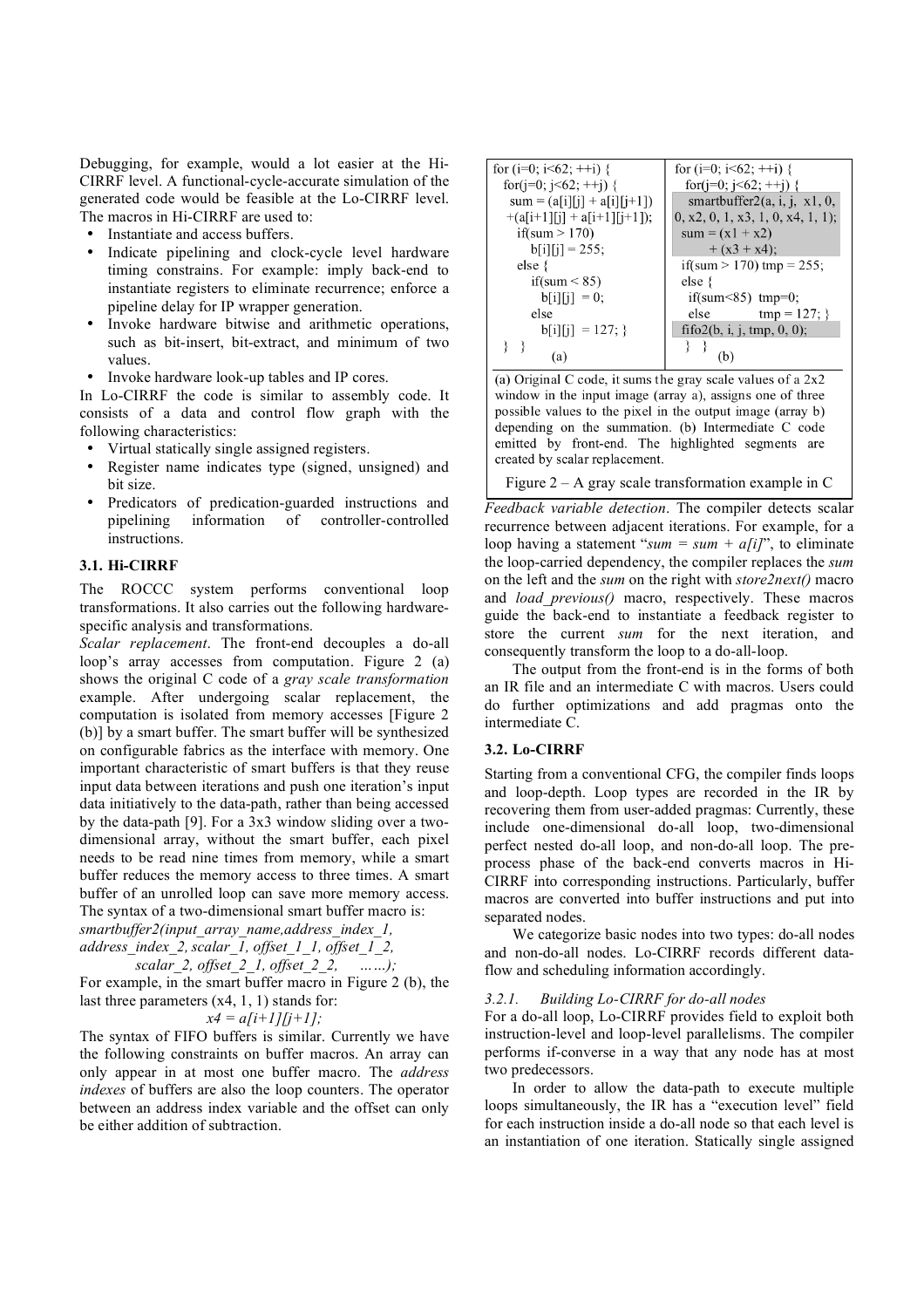| flag = 1;                                                                   |
|-----------------------------------------------------------------------------|
| for $(m = 0; m < 10; m = m + 1)$ {                                          |
| if(flag $== 1)$ {                                                           |
| for $(i = 1; i < 251; i = i + 1)$                                           |
| $b[i] = (3 * a[i-1] + 5 * a[i]) + (7 * a[i+1] + 9 * a[i+2]) + 11 * a[i+3];$ |
| else                                                                        |
| for( $j = 1$ ; $j < 251$ ; $j = j + 1$ )                                    |
| $d[j] = (3 * c[j-1] + 5 * c[j]) + (7 * c[j+1] + 9 * c[j+2]) + 11 * c[j+3];$ |
| flag = flag $\wedge$ 1;                                                     |
|                                                                             |
| return; $\}$                                                                |
| The first highlighted segment is a 5-tap FIR reading array                  |
| and writing array $b$ , while the second highlighted<br>a                   |
| segment is a 5-tap FIR reading array $c$ and writing array $d$ .            |
| <i>flag</i> switches the execution of these two segments                    |
| alternatively. The two inner loops are do-all loops, while                  |
| the outer loop (the one with loop counter $m$ ) is not.                     |

Figure 3 – An alternative FIR example in C

variables are added by the compiler to duplicate a variable if that variable's definition reaches more than one level of execution lower. Thereby, any variable's definition is always one execution level higher. Multiplexers are added, and speculators are duplicated and propagated along with execution levels. Notice that each execution level represents a single iteration at a given execution phase.

Lo-CIRRF provides another field, "pipeline stage" to record pipelining information. The instructions belonging to the same execution level are either all latched or all nonlatched. Multiple consecutive execution levels may be assigned into the same pipeline stage. Having both execution level and pipeline stage separates data-flow building and pipelining, and provides compiler designers the opportunity to implement different pipelining strategies.

The compiler generates the smart buffers and output FIFOs in VHDL at compile time [9], as well as the datapaths [6].

# *3.2.2. Building Lo-CIRRF for non-do-all nodes*

A non-do-all basic node either belongs to a non-do-all loop or does not belong to any loop at all. Multiple instructions might belong to the same execution level and can be executed simultaneously to exploit instruction level parallelism. Notice that for a non-do-all basic node, at most one iteration is executed at a time.

Lo-CIRRF has a predication field for each instruction to schedule the execution of non-do-all nodes. Each pipeline stage is guarded by a predicator. The format is:

### *ADD \$vr4, \$vr3, \$vr2, \$vr1*

*vr4* is the destination operand and *vr3* and *vr2* are the source operands. *vr1* is the predicator, which is also a source operand. Predicators are passed inside basic nodes for scheduling purpose. A special instruction, *PFW* (predicator forward), is used to pass a predicator from the current stage to the next stage, which may be or may not be in the same node:

# *PFW \$vr2.u1, \$vr1.u1*

*vr1* and *vr2* are two predicators. The instructions guarded by *vr2* are one pipeline stage later than the ones guarded by *vr1*. Their types are *u1*, which stands for unsigned one-bit.

The branch instructions of basic nodes are replaced by Boolean instructions, whose destination operands are evaluated by this basic node's successor nodes.

Essentially, Lo-CIRRF describes a DFG, in which doall loop nodes are connected together by non-do-all nodes. Then the compiler's VHDL generator emits VHDL code for the entire DFG, including buffers, at compile time.

### **4. CASE STUDY**

In this case study, besides reporting the synthesis results of the gray scale transformation example discussed in previous sections, we examine CIRRF on another application, an alternative finite impulse response filter



(a) The DFG. Node 3's successors are two do-all loops controlled by their loop controllers. For simplicity, we are not presenting the details of these two loops. Node 1 through 3 and node 10 through 12 are non-do-all nodes, scheduled by predicators that are carried by the edges. (b) DFG IR of node 2, 3, 10 and 11. The L field is the pipeline stage (latch level) of the instruction within its node. An instruction with a P field is predicated by its last source operand, which is the predicator. (c) Node 2's cir cuit, in which solid lines carry data and dashed lines carry predicators.

Figure 4 – The DFG and IR of *alternative FIR*